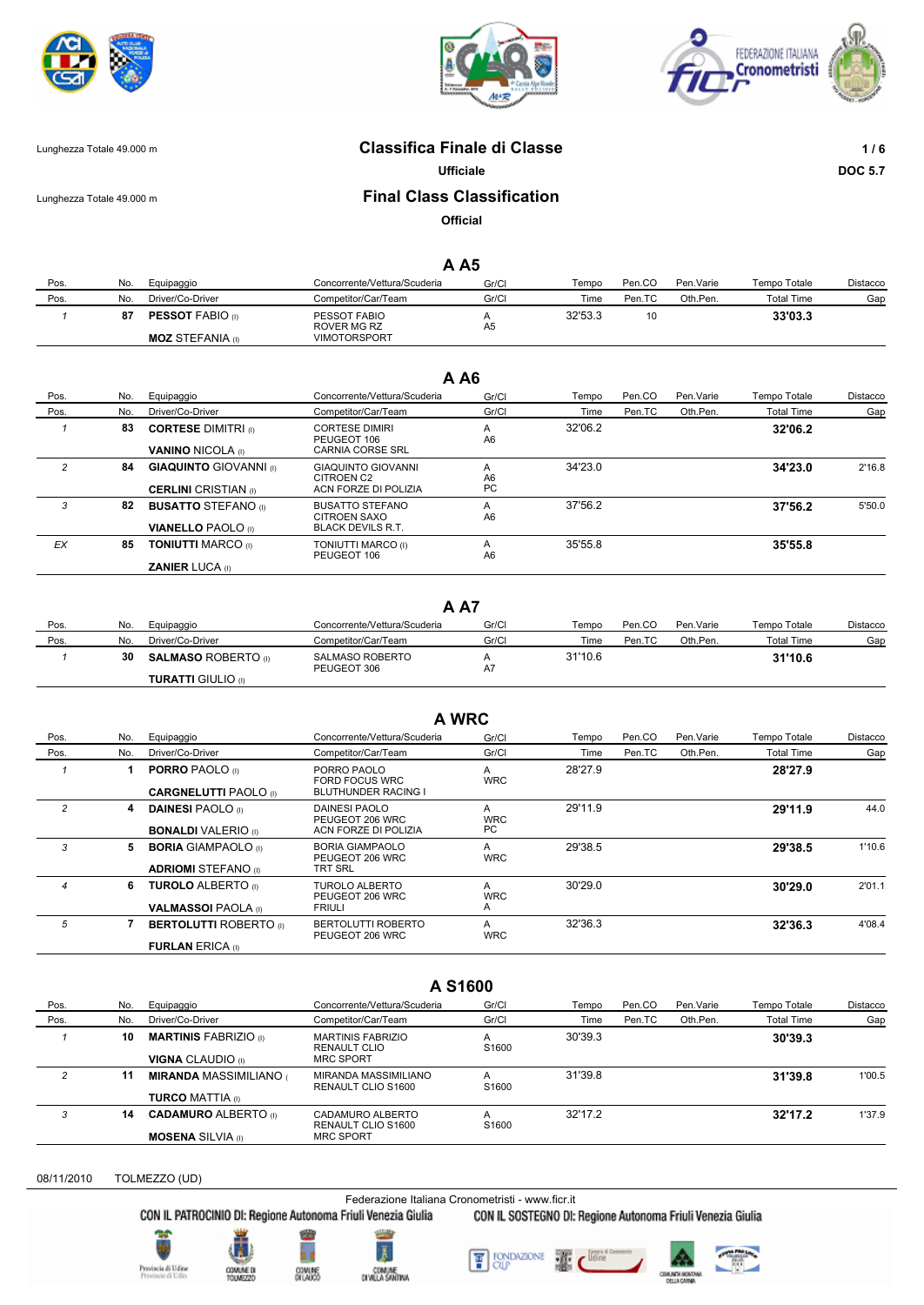





Lunghezza Totale 49.000 m **Classifica Finale di Classe 2 / 6**

**Ufficiale DOC 5.7**

# Lunghezza Totale 49.000 m **Final Class Classification**

**Official**

### **N N2**

| Pos.           | No. | Equipaggio                                                                          | Concorrente/Vettura/Scuderia                                            | Gr/Cl                          | Tempo   | Pen.CO | Pen.Varie | Tempo Totale      | Distacco |
|----------------|-----|-------------------------------------------------------------------------------------|-------------------------------------------------------------------------|--------------------------------|---------|--------|-----------|-------------------|----------|
| Pos.           | No. | Driver/Co-Driver                                                                    | Competitor/Car/Team                                                     | Gr/Cl                          | Time    | Pen.TC | Oth.Pen.  | <b>Total Time</b> | Gap      |
| $\mathbf{1}$   | 109 | <b>PARONUZZI STEFANO</b> (I)<br><b>MATTIOZ LARISSA</b> (I)                          | PARONUZZI STEFANO<br><b>CITROEN SAXO</b><br>A.S.D. SUPER 2000           | N<br>N2                        | 32'28.2 |        |           | 32'28.2           |          |
| $\overline{c}$ | 98  | <b>PIANCA GIOVANNI</b> (I)                                                          | PIANCA GIOVANNI<br>PEUGEOT 106 RALLYE                                   | N<br>N2                        | 33'08.4 |        |           | 33'08.4           | 40.2     |
| 3              | 99  | <b>BAZZI MONICA</b> (i)<br><b>BUCCINO MICHELE (i)</b>                               | <b>MARCA RALLY CLUB</b><br><b>BUCCINO MICHELE</b><br>PEUGEOT 106 RALLYE | N<br>N2                        | 33'13.2 |        |           | 33'13.2           | 45.0     |
| $\overline{4}$ | 106 | <b>CODROMAZ FRANCO (I)</b><br><b>SUSANI LUCA (I)</b>                                | VIMOTORSPORT<br>SUSANI LUCA (I)<br>PEUGEOT 106                          | N<br>N2                        | 33'27.6 |        |           | 33'27.6           | 59.4     |
| 5              | 101 | <b>QUARINA DENNY</b> (I)<br><b>BERTOLUTTI GIUSEPPE (I)</b><br><b>'EL DANDI'</b> (I) | SPORT JOY<br><b>BERTOLUTTI GIUSEPPE</b><br>PEUGEOT 106<br>SPORT JOY     | N<br>N <sub>2</sub>            | 33'35.8 |        |           | 33'35.8           | 1'07.6   |
| 6              |     | 112 CHIUCH ANDREA (I)<br><b>CORREDIG ALESSANDRO</b>                                 | CHIURCH ANDREA<br>PEUGEOT 106<br>SPORT JOY                              | N<br>N <sub>2</sub>            | 34'05.3 |        |           | 34'05.3           | 1'37.1   |
| $\overline{7}$ | 100 | <b>MARCHIOL GIANNI</b> (I)<br><b>GOI DEBORA</b> (I)                                 | MARCHIOL GIANNI<br><b>HONDA CIVIC EK4</b><br><b>FRIULI</b>              | N<br>N <sub>2</sub>            | 34'28.4 |        |           | 34'28.4           | 2'00.2   |
| 8              | 104 | <b>CUSSIGH PAOLO</b> (I)<br><b>SAPIENZA LUCIANO</b> (I)                             | <b>CUSSIGH PAOLO</b><br>CITROEN SAXO<br><b>FRIULI</b>                   | N<br>N <sub>2</sub>            | 34'43.8 |        |           | 34'43.8           | 2'15.6   |
| 9              |     | <b>117 ERMEN MATTEO</b> (I)<br><b>VISINTINI LEONARDO</b> (I)                        | <b>ERMEN MATTEO</b><br>PEUGEOT 106<br>FORUM JULII HC                    | N<br>N <sub>2</sub>            | 34'46.8 |        |           | 34'46.8           | 2'18.6   |
| 10             | 116 | <b>MARTINIS ANGELO</b> (I)<br><b>IUSSA CRISTINA</b> (I)                             | <b>MARTINIS ANGELO</b><br><b>CITROEN SAXO</b><br>SPORT JOY              | N<br>N <sub>2</sub>            | 35'11.1 |        |           | 35'11.1           | 2'42.9   |
| 11             | 114 | <b>MUSER LUCA</b> (I)<br><b>SPANGARO THOMAS</b> (I)                                 | <b>MUSER LUCA</b><br>PEUGEOT 106<br>ACN FORZE DI POLIZIA                | N<br>N <sub>2</sub><br>P       | 35'32.8 |        |           | 35'32.8           | 3'04.6   |
| 12             | 120 | 'JULLI' (I)<br><b>DE LUCA CORRADO</b> (I)                                           | JULLI<br>PEUGEOT 106<br>ACN FORZE DI POLIZIA                            | N<br>N <sub>2</sub><br>PC      | 35'37.6 |        |           | 35'37.6           | 3'09.4   |
| 13             | 118 | <b>POLONIA</b> VANESSA (I)<br><b>DEFENT ELISA (I)</b>                               | POLONIA VANESSA<br>PEUGEOT 106<br><b>MRC SPORT</b>                      | N<br>N <sub>2</sub><br>F       | 35'39.1 |        |           | 35'39.1           | 3'10.9   |
| 14             |     | 113 SOSOL ALBERT (I)<br><b>CERETTI MICHELE</b> (I)                                  | SOSOL ALBERT<br>PEUGEOT 106                                             | $\mathsf{N}$<br>N <sub>2</sub> | 35'46.3 |        |           | 35'46.3           | 3'18.1   |
| 15             | 110 | <b>BELTRAME GABRIELE (I)</b><br><b>PICENO DENIS (I)</b>                             | <b>BELTRAME GABRIELE</b><br>PEUGEOT 106 S16                             | N<br>N <sub>2</sub>            | 35'59.0 |        |           | 35'59.0           | 3'30.8   |
| 16             | 103 | <b>COLJA FABRIZIO</b> (I)<br><b>BENOSSI LUCA</b> (I)                                | <b>COLJA FABRIZIO</b><br>PEUGEOT 106<br><b>FRIULI</b>                   | N<br>N <sub>2</sub>            | 36'10.6 |        |           | 36'10.6           | 3'42.4   |
| 17             | 121 | <b>DRIGO MANUEL (I)</b><br><b>CALABRETTA PAOLO</b> (I)                              | <b>DRIGO MANUEL</b><br>PEUGEOT 106<br><b>MRC SPORT</b>                  | N<br>N <sub>2</sub>            | 36'40.2 |        |           | 36'40.2           | 4'12.0   |
| 18             | 105 | <b>CANNONE FRANCESCO</b> (I)<br><b>SPINELLO MATTEO (I)</b>                          | CANNONE FRANCESCO<br>PEUGEOT 106                                        | N<br>N <sub>2</sub>            | 36'43.3 |        |           | 36'43.3           | 4'15.1   |

08/11/2010 TOLMEZZO (UD)

Federazione Italiana Cronometristi - www.ficr.it<br>CON IL PATROCINIO DI: Regione Autonoma Friuli Venezia Giulia CON IL SOSTEGNO DI:

CON IL SOSTEGNO DI: Regione Autonoma Friuli Venezia Giulia

**Pravincia di Udio**<br>Provincie di Udio





FONDAZIONE<br>CUP 뚐

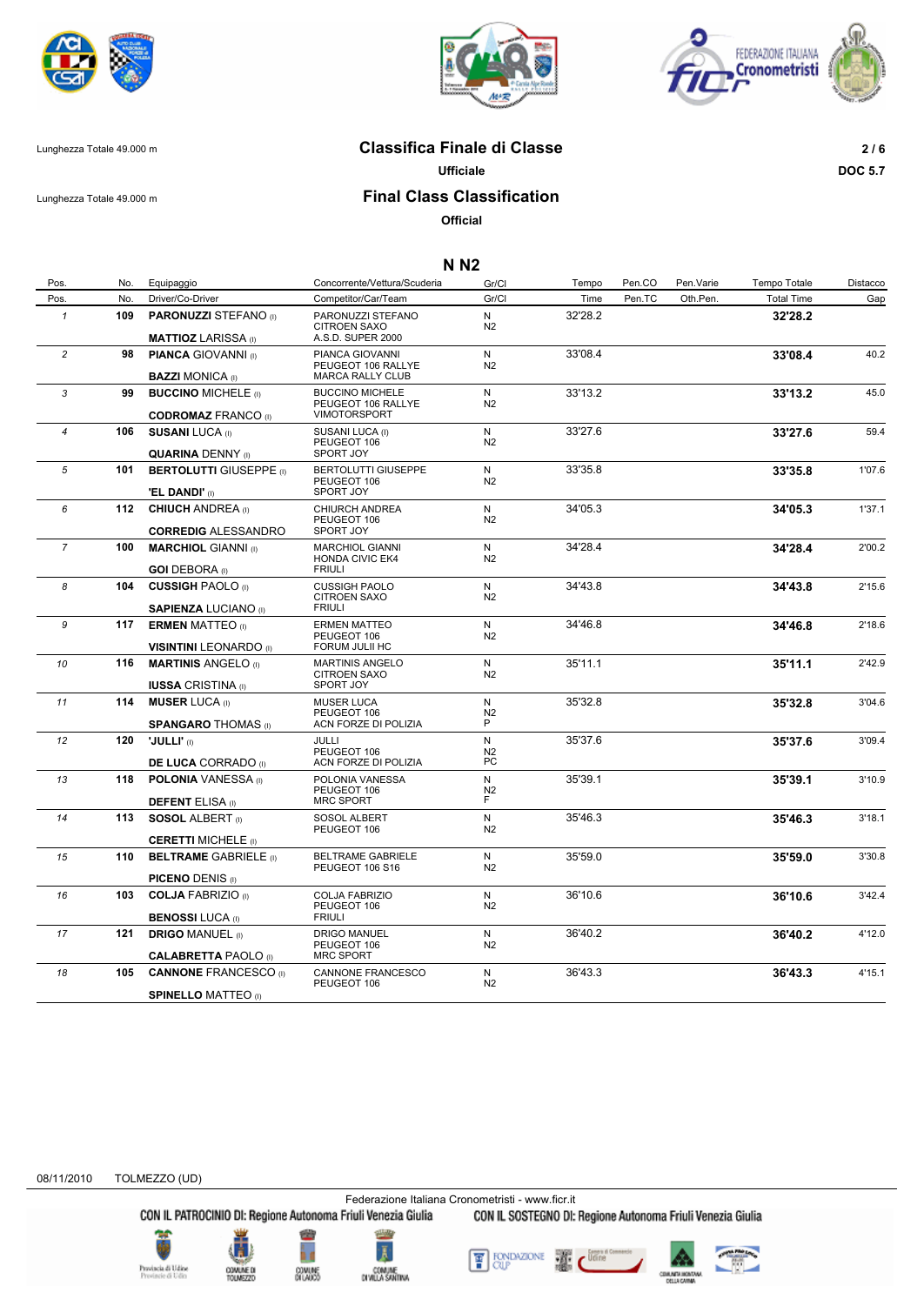





Lunghezza Totale 49.000 m **Classifica Finale di Classe 3 / 6**

**Ufficiale DOC 5.7**

## Lunghezza Totale 49.000 m **Final Class Classification**

**Official**

## **N N3**

| Pos.           | No. | Equipaggio                                                | Concorrente/Vettura/Scuderia                                                      | Gr/Cl                    | Tempo   | Pen.CO | Pen. Varie | Tempo Totale      | Distacco |
|----------------|-----|-----------------------------------------------------------|-----------------------------------------------------------------------------------|--------------------------|---------|--------|------------|-------------------|----------|
| Pos.           | No. | Driver/Co-Driver                                          | Competitor/Car/Team                                                               | Gr/Cl                    | Time    | Pen.TC | Oth.Pen.   | <b>Total Time</b> | Gap      |
|                | 56  | <b>MATIZ ANTONELLO</b> (I)<br><b>JASKA MARTIN</b> (i)     | <b>MATIZ ANTONELLO</b><br>SUBARU IMPREZA DIESEL<br><b>CARNIA CORSE SRL</b>        | N<br>N <sub>3</sub>      | 32'20.3 |        |            | 32'20.3           |          |
| 2              | 51  | <b>MARCHIOL MARCO (I)</b><br><b>SOLDA' GIUSEPPE</b> (i)   | MARCHIOL MARCO<br><b>RENAULT CLIO RS LIGHT</b><br><b>FRIULI</b>                   | N<br>N <sub>3</sub><br>A | 32'58.4 |        |            | 32'58.4           | 38.1     |
| 3              | 54  | <b>BELTRAMINI DIEGO</b> (I)<br><b>GOTTI</b> CLAUDIO (I)   | <b>BELTRAMINI DIEGO</b><br><b>RENAULT CLIO RS</b>                                 | N<br>N <sub>3</sub>      | 33'19.2 |        |            | 33'19.2           | 58.9     |
| $\overline{4}$ | 74  | <b>FONTANA KYD</b> (i)<br><b>ANDRIOLO ALEX (i)</b>        | <b>FONTANA KYD</b><br><b>RENAULT CLIO RS LIGHT</b><br><b>HAWK RACING CLUB SRL</b> | N<br>N <sub>3</sub>      | 33'38.8 |        |            | 33'38.8           | 1'18.5   |
| 5              | 70  | <b>FRANDOLI NICOLA</b> (i)<br><b>GRASSI ALBERTO</b> (i)   | <b>FRANDOLI NICOLA</b><br>RENAULT CLIO RS<br><b>GORIZIA CORSE</b>                 | N<br>N <sub>3</sub>      | 35'28.3 |        |            | 35'28.3           | 3'08.0   |
| 6              | 72  | <b>PELLONI JOSEF</b> (i)<br><b>MONTIGLIO ELISABETTA (</b> | PELLONI JOSEF<br>RENAULT CLIO<br><b>GORIZIA CORSE</b>                             | N<br>N <sub>3</sub>      | 36'02.8 |        |            | 36'02.8           | 3'42.5   |
| $\overline{7}$ | 125 | <b>MARUS LORENA</b> (I)<br><b>STROMENDO LAURA (I)</b>     | <b>MARUS LORENA</b><br>RENAULT CLIO RS<br>AD CAR RALLY SERVICE                    | N<br>N <sub>3</sub><br>F | 36'18.0 |        |            | 36'18.0           | 3'57.7   |
| 8              | 57  | <b>PAPST HEIMO (A)</b><br><b>KUESS ANDREAS (A)</b>        | PAPST HEIMO<br><b>RENAULT CLIO RS</b>                                             | N<br>N <sub>3</sub>      | 45'49.8 | 40     |            | 46'29.8           | 14'09.5  |

#### **N N4**

| Pos. | No. | Equipaggio                    | Concorrente/Vettura/Scuderia                     | Gr/Cl      | Tempo   | Pen.CO | Pen Varie | Tempo Totale      | Distacco |
|------|-----|-------------------------------|--------------------------------------------------|------------|---------|--------|-----------|-------------------|----------|
| Pos. | No. | Driver/Co-Driver              | Competitor/Car/Team                              | Gr/Cl      | Time    | Pen.TC | Oth.Pen.  | <b>Total Time</b> | Gap      |
|      | 16  | <b>FIORESE PIERDOMENICO</b>   | FIORESE PIERDOMENICO<br>MITSUBISHI LANCER EVO IX | N<br>N4    | 30'43.2 |        |           | 30'43.2           |          |
|      |     | <b>ZANNONI FRANCESCO</b> (i)  | ACN FORZE DI POLIZIA                             | <b>PCA</b> |         |        |           |                   |          |
| 2    | 19  | <b>DORETTO MICHELE</b> (i)    | DORETTO MICHELE<br>MITSUBISHI LANCER EVO IX      | N<br>N4    | 31'03.7 |        |           | 31'03.7           | 20.5     |
|      |     | <b>MARINI ALESSANDRO</b> (0)  | DEXTERS TEAM                                     |            |         |        |           |                   |          |
| 3    | 21  | <b>SORAVIA LUCA</b> (i)       | SORAVIA LUCA<br>MITSUBISHI LANCER EVO IX         | N<br>N4    | 31'52.8 |        |           | 31'52.8           | 1'09.6   |
|      |     | <b>PAIS DE LIBERA ROBERTO</b> | <b>BL RACING</b>                                 |            |         |        |           |                   |          |
| 4    | 18  | <b>GIORDANO DAVIDE</b> (i)    | GIORDANO DAVIDE<br>MITSUBISHI LANCER EVO X       | N<br>N4    | 32'01.2 |        |           | 32'01.2           | 1'18.0   |
|      |     | <b>SICHI EZIO</b> (1)         | ACN FORZE DI POLIZIA                             | <b>PCA</b> |         |        |           |                   |          |

### **N S2000**

| Pos. | No. | Equipaggio                   | Concorrente/Vettura/Scuderia          | Gr/Cl      | Tempo   | Pen.CO | Pen.Varie | Tempo Totale      | Distacco |
|------|-----|------------------------------|---------------------------------------|------------|---------|--------|-----------|-------------------|----------|
| Pos. | No. | Driver/Co-Driver             | Competitor/Car/Team                   | Gr/Cl      | Time    | Pen.TC | Oth.Pen.  | <b>Total Time</b> | Gap      |
|      | 3   | <b>SIGNOR MARCO</b> (i)      | <b>SIGNOR MARCO</b><br>SKODA FABIA    | N<br>S2000 | 29'33.1 |        |           | 29'33.1           |          |
|      |     | <b>BERNARDI PATRICK</b> (i)  | RALLY TEAM SRL                        |            |         |        |           |                   |          |
|      | 2   | <b>DE CECCO</b> CLAUDIO (0)  | DE CECCO CLAUDIO<br>PEUGEOT 207 S2000 | N<br>S2000 | 29'42.3 |        |           | 29'42.3           | 9.2      |
|      |     | <b>GIATTI ENEO</b> (I)       | <b>MOTOR IN MOTION</b>                |            |         |        |           |                   |          |
| 3    | 8   | <b>TABATON LUCA (I)</b>      | TABATON LUCA<br>PEUGEOT 207 S2000     | N<br>S2000 | 31'45.0 |        |           | 31'45.0           | 2'11.9   |
|      |     | <b>MALINARICH GIANFRANCO</b> | <b>GRIFONE</b>                        |            |         |        |           |                   |          |

### **R R2B**

| Pos. | No. | Equipaggio                                         | Concorrente/Vettura/Scuderia                              | Gr/Cl            | Tempo   | Pen.CO | Pen. Varie | Tempo Totale      | Distacco |
|------|-----|----------------------------------------------------|-----------------------------------------------------------|------------------|---------|--------|------------|-------------------|----------|
| Pos. | No. | Driver/Co-Driver                                   | Competitor/Car/Team                                       | Gr/Cl            | Time    | Pen.TC | Oth.Pen.   | <b>Total Time</b> | Gap      |
|      | 50  | <b>TERPIN LUIGI (I)</b><br><b>DRIOLI PAOLO</b> (I) | <b>TERPIN LUIGI</b><br>CITROEN C2<br><b>GORIZIA CORSE</b> | R <sub>2</sub> B | 34'17.0 | 10     |            | 34'27.0           |          |

08/11/2010 TOLMEZZO (UD)

Federazione Italiana Cronometristi - www.ficr.it<br>CON IL PATROCINIO DI: Regione Autonoma Friuli Venezia Giulia CON IL SOSTEGNO DI:

CON IL SOSTEGNO DI: Regione Autonoma Friuli Venezia Giulia





COMUNE<br>DILAUCO





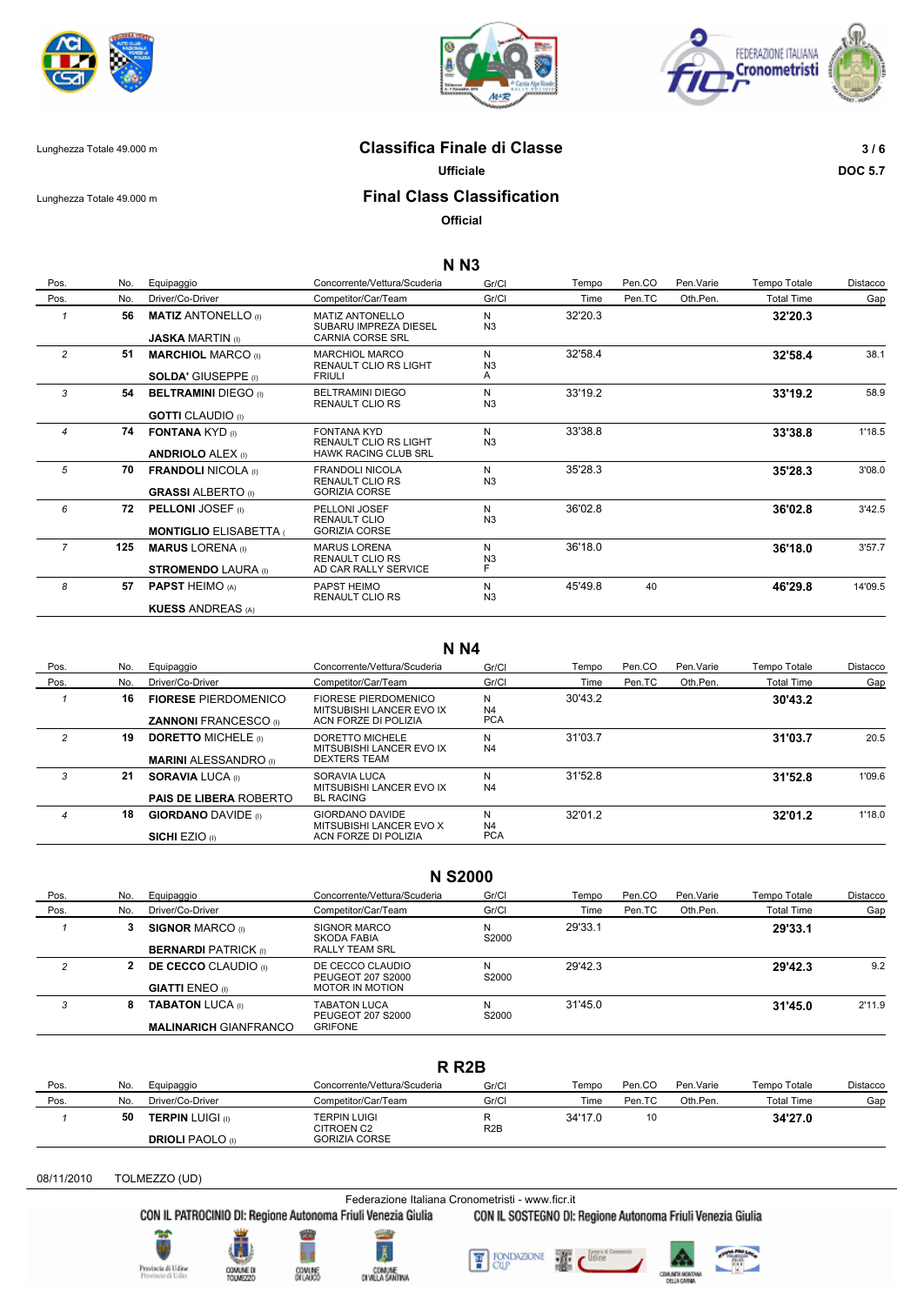





# Lunghezza Totale 49.000 m **Classifica Finale di Classe 4 / 6**

**Ufficiale DOC 5.7**

# Lunghezza Totale 49.000 m **Final Class Classification**

**Official**

### **R R3C**

| Pos.           | No. | Equipaggio                    | Concorrente/Vettura/Scuderia              | Gr/Cl                 | Tempo   | Pen.CO | Pen. Varie | Tempo Totale      | Distacco |
|----------------|-----|-------------------------------|-------------------------------------------|-----------------------|---------|--------|------------|-------------------|----------|
| Pos.           | No. | Driver/Co-Driver              | Competitor/Car/Team                       | Gr/Cl                 | Time    | Pen.TC | Oth.Pen.   | <b>Total Time</b> | Gap      |
|                | 23  | <b>TOMASSO DIMITRI (I)</b>    | <b>TOMASSO DIMIRI</b><br>RENAULT CLIO     | R<br>R <sub>3</sub> C | 31'04.8 |        |            | 31'04.8           |          |
|                |     | <b>TURATTI MATTEO</b> (i)     | <b>RALLY POINT</b>                        |                       |         |        |            |                   |          |
| $\overline{c}$ | 24  | <b>MARTINELLI ALBERTO</b> (i) | <b>MARTINELLI ALBERTO</b><br>RENAULT CLIO | R<br>R <sub>3</sub> C | 33'05.1 |        |            | 33'05.1           | 2'00.3   |
|                |     | <b>CROSILLA SIMONE</b> (I)    | <b>CAR RALLY SERVICE</b>                  |                       |         |        |            |                   |          |
| 3              | 33  | LEIGEB HEINZ (A)              | <b>EIGEB HEINZ</b><br><b>RENAULT CLIO</b> | R<br>R <sub>3</sub> C | 34'15.7 |        |            | 34'15.7           | 3'10.9   |
|                |     | <b>EDER HORST</b> (A)         |                                           |                       |         |        |            |                   |          |
| 4              | 25  | <b>PROSDOCIMO ALESSAND</b>    | PROSDOCIMO ALESSANDRO<br>RENAULT CLIO     | R<br>R <sub>3</sub> C | 36'22.1 | 2'30   |            | 38'52.1           | 7'47.3   |
|                |     | <b>NADIN MAURO</b> (I)        | <b>MRC SPORT</b>                          |                       |         |        |            |                   |          |

| R R3T |     |                                                         |                                                                  |                       |         |        |           |                   |          |
|-------|-----|---------------------------------------------------------|------------------------------------------------------------------|-----------------------|---------|--------|-----------|-------------------|----------|
| Pos.  | No. | Equipaggio                                              | Concorrente/Vettura/Scuderia                                     | Gr/Cl                 | Tempo   | Pen.CO | Pen.Varie | Tempo Totale      | Distacco |
| Pos.  | No. | Driver/Co-Driver                                        | Competitor/Car/Team                                              | Gr/Cl                 | Time    | Pen.TC | Oth.Pen.  | <b>Total Time</b> | Gap      |
|       | 27  | <b>COPPOLA LUCA</b> (i)<br><b>CRISTOFOLI ALEX (i)</b>   | CRISTOFOLI ALEX<br>PEUGEOT 207<br><b>MRC SPORT</b>               | R<br>R <sub>3</sub> T | 34'06.5 |        |           | 34'06.5           |          |
| 2     | 28  | <b>SCHULZ FRANZ (A)</b><br><b>HOFSTETTER HANNES (A)</b> | <b>SCHULZ FRANZ</b><br>PEUGEOT 207                               | R<br>R <sub>3</sub> T | 34'38.0 |        |           | 34'38.0           | 31.5     |
| 3     | 29  | LE COULTRE STEPHANIE<br><b>CALECA VERONICA (I)</b>      | LE COULTRE STEPHANIE (CH)<br>FIAT 500 ABARTH<br>CARNIA CORSE SRL | R<br>R31              | 34'56.5 |        |           | 34'56.5           | 50.0     |

## **FA FA5**

| Pos.           | No. | Equipaggio                      | Concorrente/Vettura/Scuderia                      | Gr/Cl                        | Tempo   | Pen.CO | Pen. Varie | Tempo Totale      | Distacco |
|----------------|-----|---------------------------------|---------------------------------------------------|------------------------------|---------|--------|------------|-------------------|----------|
| Pos.           | No. | Driver/Co-Driver                | Competitor/Car/Team                               | Gr/Cl                        | Time    | Pen.TC | Oth.Pen.   | <b>Total Time</b> | Gap      |
|                | 86  | <b>DE NARDO MARCO</b> (i)       | DE NARDO MARCO (I)<br>PEUGEOT 106 XSL             | FA.<br>FA <sub>5</sub>       | 34'38.4 |        |            | 34'38.4           |          |
|                |     | <b>DE LUCA MATTIA</b> (i)       | <b>BL RACING</b>                                  |                              |         |        |            |                   |          |
| 2              | 92  | <b>PILAT ROBERTO</b> (i)        | PILAT ROBERTO<br>PEUGEOT 205 RALLYE               | FA.<br>FA <sub>5</sub>       | 34'48.6 |        |            | 34'48.6           | 10.2     |
|                |     | <b>SIGNOROTTO FULVIO</b> (i)    | <b>MARCA RALLY CLUB</b>                           |                              |         |        |            |                   |          |
| 3              | 88  | <b>BRUSEGHIN THOMAS</b> (i)     | STEFANUTTO MICHAEL<br>PEUGEOT 205 RALLYE          | FA.<br>FA <sub>5</sub>       | 36'05.0 |        |            | 36'05.0           | 1'26.6   |
|                |     | <b>STEFANUTTO MICHAEL (i)</b>   |                                                   |                              |         |        |            |                   |          |
| $\overline{4}$ | 96  | <b>FRANCHI MASSIMILIANO</b> (1) | <b>FRANCHI MASSIMILIANO</b><br>PEUGEOT 205 RALLYE | FA<br>FA <sub>5</sub>        | 37'18.6 |        |            | 37'18.6           | 2'40.2   |
|                |     | <b>FRANCHI</b> SIMONE (i)       | <b>MODENA CORSE</b>                               |                              |         |        |            |                   |          |
| 5              | 97  | <b>TONIN LUCIO</b> (0)          | <b>TONIN LUCIO</b><br>PEUGEOT 106 RALLYE          | <b>FA</b><br>FA <sub>5</sub> | 38'02.9 |        |            | 38'02.9           | 3'24.5   |
|                |     | <b>BOGO LORENZO</b> (i)         | <b>VIMOTORSPORT</b>                               |                              |         |        |            |                   |          |
| 6              | 93  | <b>CAMPEIS ALEX DANIELE</b> (1) | CAMPEIS ALEX DANIELE<br>PEUGEOT 106               | <b>FA</b><br>FA <sub>5</sub> | 39'55.4 |        |            | 39'55.4           | 5'17.0   |
|                |     | <b>TOFFOLI MAURO</b> (i)        | <b>CAR RALLY SERVICE</b>                          |                              |         |        |            |                   |          |

#### 08/11/2010 TOLMEZZO (UD)

Federazione Italiana Cronometristi - www.ficr.it<br>CON IL PATROCINIO DI: Regione Autonoma Friuli Venezia Giulia CON IL SOSTEGNO DI:

CON IL SOSTEGNO DI: Regione Autonoma Friuli Venezia Giulia

vincia di Udio<br>vincie di Udio







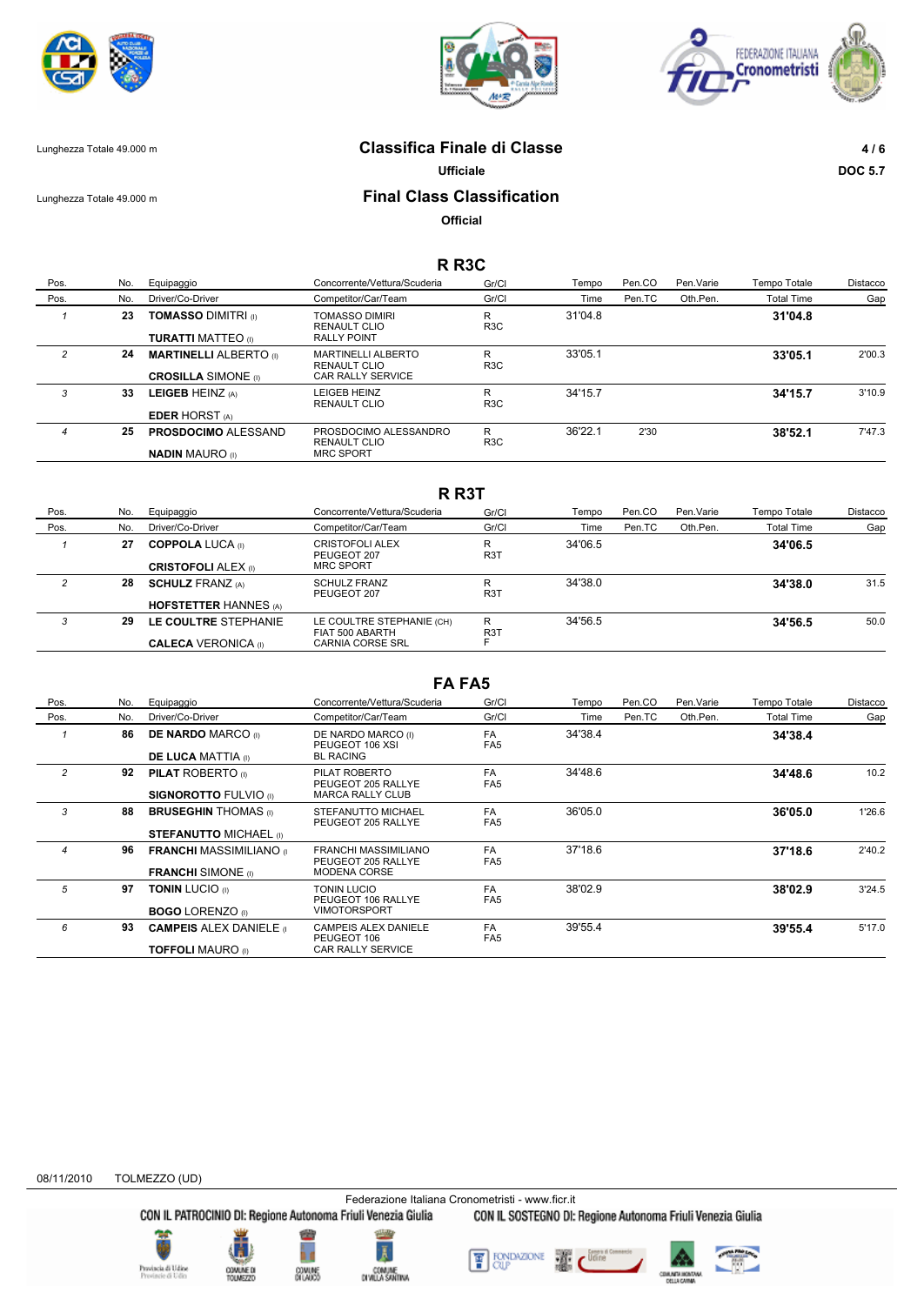





# Lunghezza Totale 49.000 m **Classifica Finale di Classe 5 / 6**

**Ufficiale DOC 5.7**

Lunghezza Totale 49.000 m **Final Class Classification**

**Official**

# **FA FA7**

| Pos.           | No. | Equipaggio                                             | Concorrente/Vettura/Scuderia                                                | Gr/Cl            | Tempo   | Pen.CO | Pen. Varie | Tempo Totale      | Distacco |
|----------------|-----|--------------------------------------------------------|-----------------------------------------------------------------------------|------------------|---------|--------|------------|-------------------|----------|
| Pos.           | No. | Driver/Co-Driver                                       | Competitor/Car/Team                                                         | Gr/Cl            | Time    | Pen.TC | Oth.Pen.   | <b>Total Time</b> | Gap      |
| $\mathbf{1}$   | 38  | <b>SCOPEL ROBERTO</b> (i)                              | <b>SCOPEL ROBERTO</b><br><b>RENAULT CLIO WILLIAMS</b>                       | <b>FA</b><br>FA7 | 30'12.2 |        |            | 30'12.2           |          |
|                |     | <b>DE MARCO ALICE (I)</b>                              | <b>HAWK RACING CLUB SRL</b>                                                 |                  |         |        |            |                   |          |
| $\overline{2}$ | 37  | <b>NOSELLA FABIO (I)</b><br><b>ALTOE' MIRKO</b> (i)    | <b>NOSELLA FABIO</b><br><b>RENAULT CLIO WILLIAMS</b><br><b>VIMOTORSPORT</b> | FA.<br>FA7       | 31'18.1 |        |            | 31'18.1           | 1'05.9   |
|                |     |                                                        |                                                                             |                  |         |        |            |                   |          |
| $\mathbf{3}$   | 36  | <b>BRAVI FILIPPO</b> (I)<br><b>BERTOLDI ENRICO</b> (i) | <b>BRAVI FILIPPO</b><br><b>RENAULT CLIO WILLIAMS</b><br>SPORT JOY           | FA<br>FA7        | 31'29.3 |        |            | 31'29.3           | 1'17.1   |
|                |     |                                                        |                                                                             |                  |         |        |            |                   |          |
| 4              | 35  | <b>BORIA ENNIO</b> (i)                                 | <b>BORIA ENNIO</b><br><b>RENAULT CLIO WILLIAMS</b>                          | FA<br>FA7        | 31'39.5 |        |            | 31'39.5           | 1'27.3   |
|                |     | <b>BORIA FEDERICO</b> (i)                              |                                                                             |                  |         |        |            |                   |          |
| 5              | 43  | <b>DE SABBATA MATTEO</b> (i)                           | DE SABBATA MATTEO                                                           | FA               | 31'53.8 |        |            | 31'53.8           | 1'41.6   |
|                |     |                                                        | <b>RENAULT CLIO WILLIAMS</b>                                                | FA7              |         |        |            |                   |          |
|                |     | <b>ROSSETTO MARIKA</b> (i)                             | <b>MOTOR IN MOTION</b>                                                      |                  |         |        |            |                   |          |
| 6              | 47  | <b>PANATO TIZIANO</b> (i)                              | PANATO TIZIANO<br><b>RENAULT CLIO WILLIAMS</b>                              | <b>FA</b><br>FA7 | 32'45.3 |        |            | 32'45.3           | 2'33.1   |
|                |     | <b>GUGOLE LIA</b> (i)                                  |                                                                             |                  |         |        |            |                   |          |
| $\overline{7}$ | 48  | <b>COLLINASSI ROBERTO</b> (i)                          | <b>COLLINASSI ROBERTO</b><br><b>RENAULT CLIO</b>                            | FA<br>FA7        | 33'54.3 |        |            | 33'54.3           | 3'42.1   |
|                |     | <b>DALLA PIETRA FABIO (i)</b>                          | E.R. MOTORSPORT                                                             |                  |         |        |            |                   |          |
| 8              | 39  | <b>ALZETTA MARCO (I)</b>                               | ALZETTA MARCO<br><b>RENAULT CLIO WILLIAMS</b>                               | FA<br>FA7        | 34'23.4 |        |            | 34'23.4           | 4'11.2   |
|                |     | <b>CORONA GIOVANNI</b> (0)                             | <b>CARNIA CORSE SRL</b>                                                     |                  |         |        |            |                   |          |
| 9              | 41  | <b>CROZZOLI MARCO</b> (I)                              | <b>CROZZOLI MARCO</b><br><b>OPEL ASTRA</b>                                  | FA.<br>FA7       | 34'23.9 |        |            | 34'23.9           | 4'11.7   |
|                |     | <b>DEL FRARI ALAN</b> (i)                              | ACN FORZE DI POLIZIA                                                        | PC.              |         |        |            |                   |          |
| 10             | 31  | <b>MINCIN GABRIELE</b> (i)                             | <b>MINCIN GABRIELE</b>                                                      | <b>FA</b>        | 34'57.9 |        |            | 34'57.9           | 4'45.7   |
|                |     |                                                        | <b>RENAULT CLIO</b><br><b>BL RACING</b>                                     | FA7              |         |        |            |                   |          |
|                |     | <b>GIOIELLI ADRIANO</b> (I)                            |                                                                             |                  |         |        |            |                   |          |
| 11             | 46  | <b>ERLACHER CHRISTIAN (A)</b>                          | <b>ERLACHER CHRISTIAN</b><br><b>FORD ESCORT RS</b>                          | FA<br>FA7        | 35'04.6 |        |            | 35'04.6           | 4'52.4   |
|                |     | <b>APPELTAUER PAMELA (A)</b>                           |                                                                             |                  |         |        |            |                   |          |

### **FN FN1**

| Pos. | No. | Equipaggio                 | Concorrente/Vettura/Scuderia   | Gr/C                  | Tempo   | Pen.CO | Pen.Varie | Tempo Totale      | Distacco |
|------|-----|----------------------------|--------------------------------|-----------------------|---------|--------|-----------|-------------------|----------|
| Pos. | No. | Driver/Co-Driver           | Competitor/Car/Team            | Gr/C                  | Time    | Pen.TC | Oth Pen.  | <b>Total Time</b> | Gap      |
|      | 123 | <b>MARINI FERNANDO</b> (1) | MARINI FERNANDO<br>PEUGEOT 106 | FN<br>FN <sub>1</sub> | 37'21.0 |        |           | 37'21.0           |          |
|      |     | <b>LIVA LAURA</b> (0)      | <b>HAWK RACING CLUB SRL</b>    |                       |         |        |           |                   |          |

| FN FN <sub>2</sub> |     |                              |                                                 |                       |         |        |            |                   |          |
|--------------------|-----|------------------------------|-------------------------------------------------|-----------------------|---------|--------|------------|-------------------|----------|
| Pos.               | No. | Equipaggio                   | Concorrente/Vettura/Scuderia                    | Gr/Cl                 | Tempo   | Pen.CO | Pen. Varie | Tempo Totale      | Distacco |
| Pos.               | No. | Driver/Co-Driver             | Competitor/Car/Team                             | Gr/Cl                 | Time    | Pen.TC | Oth.Pen.   | <b>Total Time</b> | Gap      |
|                    | 122 | <b>MADETHANER JOHANN (A)</b> | MADETHANER JOHANN<br><b>VOLKSWAGEN GOLF GTI</b> | FN<br>FN <sub>2</sub> | 39'56.7 |        |            | 39'56.7           |          |
|                    |     | <b>TODEM HARALD (A)</b>      |                                                 |                       |         |        |            |                   |          |



.<br>Inviacia di Udio<br>Provincie di Udio



Federazione Italiana Cronometristi - www.ficr.it<br>CON IL PATROCINIO DI: Regione Autonoma Friuli Venezia Giulia CON IL SOSTEGNO DI: CON IL SOSTEGNO DI: Regione Autonoma Friuli Venezia Giulia

> FONDAZIONE<br>CUP 뚐